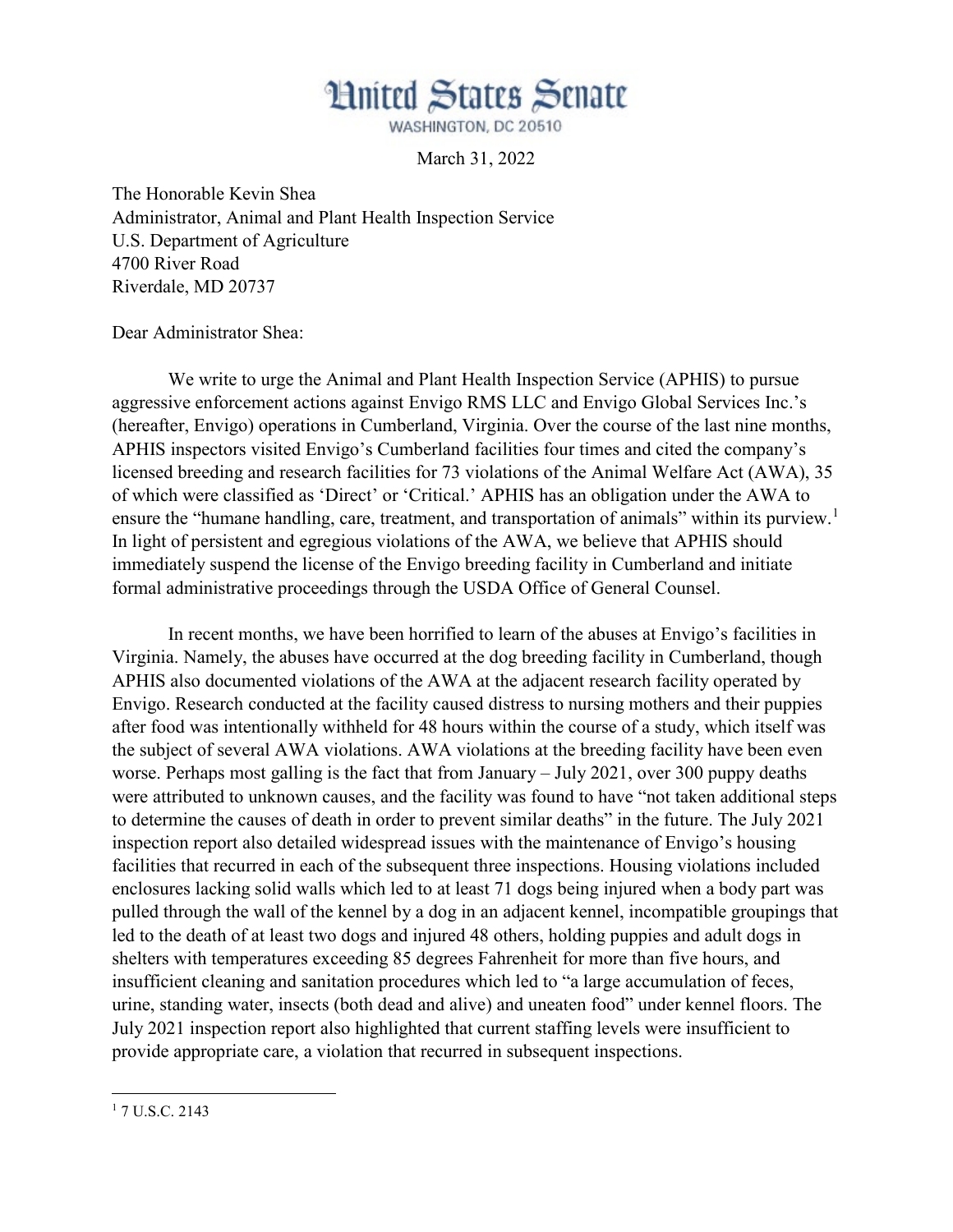The October 25, 2021 inspection report of Envigo's Cumberland breeding facility found 13 more violations, seven of which were categorized as 'Direct' or 'Critical,' and eleven of which were repeat violations. It was clear then that the facility was not making progress in caring for the puppies and dogs. Violations cited in this October report included failure to identify medical conditions requiring treatment and failure to handle animals carefully which led to the death of a newborn puppy in a drain after he fell through a gap in the flooring.

APHIS' inspection reports from its November 16, 2021 inspections led to 29 more violations of the AWA, 14 of which were classified as 'Direct' and 17 were repeat violations. Despite the facility being more than four months past its initial inspection which documented vast noncompliance, inspectors found continued, horrific mistreatment of animals. For example, the facility was found to have ignored the appropriate authority of the attending veterinarian and performed unnecessarily painful medical procedures, including euthanasia without a sedative, in direct contradiction to the recommendation of the American Veterinary Medical Association. Inspectors reviewed medical records that showed 196 dogs were euthanized and many were not provided any anesthetic. And just three days ago, APHIS released a fourth inspection report detailing five more repeat AWA violations of the Envigo breeding facility found on March 8, 2022. It is clear to us that Envigo has been derelict in its duty to provide for the humane care of its dogs, and is unable to abide by the basic standards set forth by the Animal Welfare Act.

While APHIS inspection reports have proven an invaluable resource in uncovering the breadth and depth of mistreatment occurring at the Envigo facilities, we are concerned with delays in publishing such reports. Advocates, legislators, and the public have waited months after inspections to review inspection report findings. The July report was not publicly released until 118 days after the inspection, while the October and November inspection reports took 94 and 128 days, respectively, to be published. We appreciate the complexity of these reports and the immense care that animal care specialists take in preparing them. We also understand that Envigo made it consistent practice to appeal each report in its 21-day window from initial receipt. Even still, it strikes us as unacceptable that the public and elected officials were not privy to the horrific violations of the AWA until months after the inspections while animals suffered in the interim. In particular, it is unclear to us why APHIS' undertakes a second 21-day hold period after a licensee's appeal is reviewed and the report is duly modified. In an 'Explanatory Statement' of the recently-passed *Consolidated Appropriations Act of 2022*, Congress instructed APHIS to address "long and inexplicable delays in acting against blatant violations of the Animal Welfare Act."<sup>2</sup> We share this concern and hope you will take all prudent steps to expedite the public release of AWA inspection reports moving forward.

The role of the U.S. Department of Agriculture (USDA) in ensuring humane treatment of animals extends beyond routine and focused inspections. Congress has provided USDA with broad authority to apply penalties to violators of the Animal Welfare Act. To our knowledge, APHIS has not yet exercised such authority despite Envigo's repeated failures in providing

l

<sup>2</sup> https://docs.house.gov/billsthisweek/20220307/BILLS-117RCP35-JES-DIVISION-A.pdf